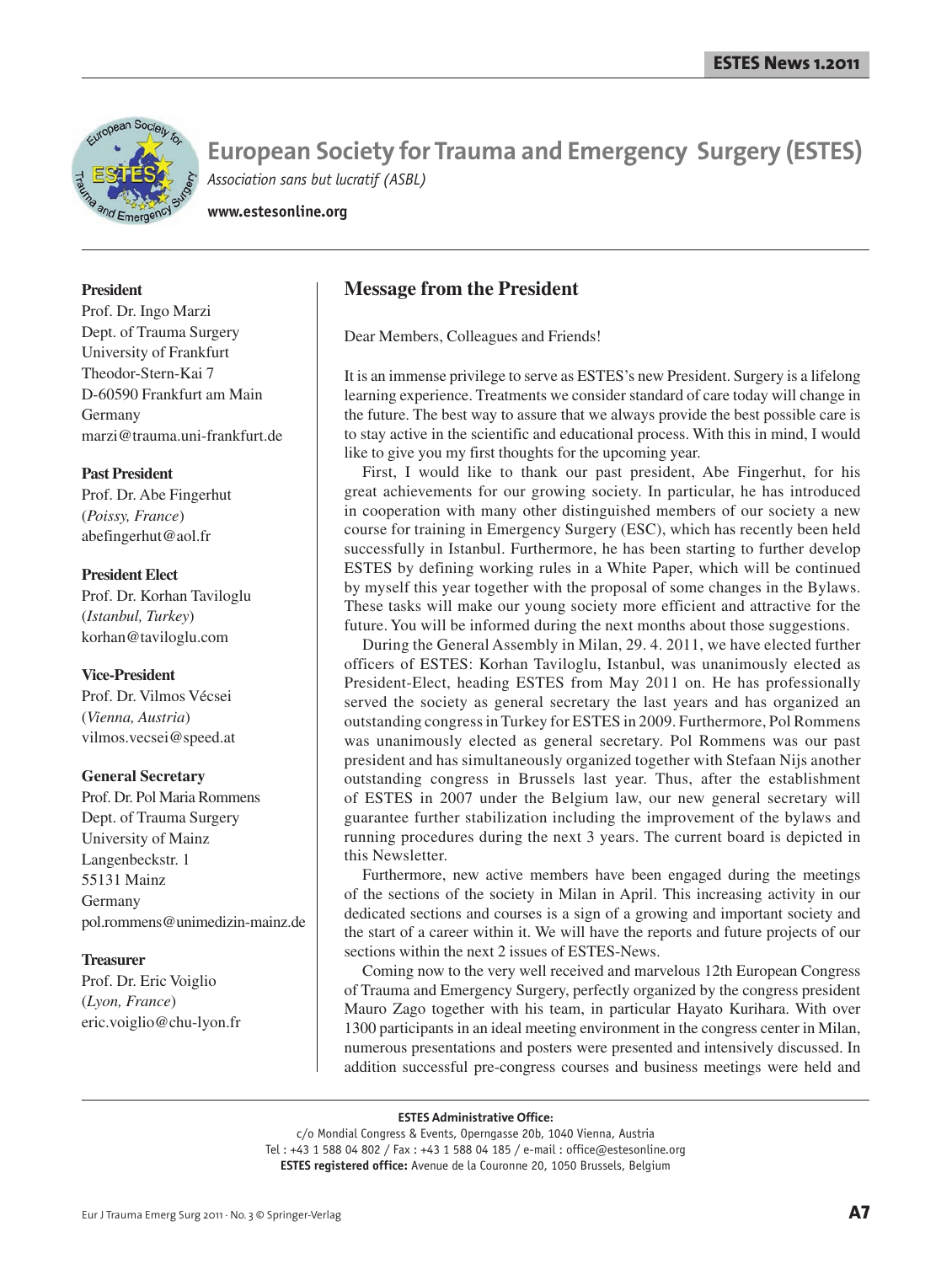

**www.estesonline.org**

# **President**

Prof. Dr. Ingo Marzi Dept. of Trauma Surgery University of Frankfurt Theodor-Stern-Kai 7 D-60590 Frankfurt am Main Germany marzi@trauma.uni-frankfurt.de

# **Past President**

Prof. Dr. Abe Fingerhut (*Poissy, France*) abefingerhut@aol.fr

# **President Elect**

Prof. Dr. Korhan Taviloglu (*Istanbul, Turkey*) korhan@taviloglu.com

# **Vice-President**

Prof. Dr. Vilmos Vécsei (*Vienna, Austria*) vilmos.vecsei@speed.at

# **General Secretary**

Prof. Dr. Pol Maria Rommens Dept. of Trauma Surgery University of Mainz Langenbeckstr. 1 55131 Mainz Germany pol.rommens@unimedizin-mainz.de

# **Treasurer**

Prof. Dr. Eric Voiglio (*Lyon, France*) eric.voiglio@chu-lyon.fr Mauro Zago and his team deserve tremendous thanks for this major contribution for ESTES! You will find a detailed report in the next ESTES News.

The abstracts of the 12th ECTES congress in Milan are readily available at www.ejtes.springer.com, as online publication of the society's Journal. The European Journal of Trauma and Emergency Surgery feels a strong support by the society visible by heavily increasing submissions of high-quality original papers. Please consider as well submission of your best work and referencing topic related articles of the EJTES in your academic publications.

As the voice and the official journal of ESTES, the European Journal of Trauma and Emergency Surgery, exemplifies the Society's research and educational objectives in its continuously improving "Review" and "Original" articles. By registering at the Society's (www.estesonline.org) and the Journal's (www.ejtes. springer.com) homepages you will be kept updated with the latest news.

It is already time now to invite you to the 13th European Congress for Trauma and Emergency Surgery (ECTES), which will be held in Basel, Switzerland on May 12-15, 2012. At that meeting ESTES will focus on a broad range of Trauma related topics under the title: Many Ways – One Goal! Dominik Heim and Reto Babst are very motivated and well in time to organize another big milestone in the society's meetings. Please have regularly a look at www.estescongress2012.org. While many aspects of trauma care, such as trauma systems, emergency surgery and trauma education and intra-hospital organization, vary in our members countries, ESTES strives to act as a single unifying voice focused on the delivery of high quality care in Europe and interested countries. With this in mind, ESTES is working on developing a Pan European Trauma Registry to standardize best practices in trauma

care throughout Europe. Preparative work for this tremendous task has been done, in large parts, by members of ESTES, and you will be kept informed about the next steps. Concerning the ESTES and ESTES-endorsed courses, we will supply you with all information needed for selection of your specific needs. The courses intend to train surgeons in the field of general, visceral or skeletal trauma as well as

for emergency surgery. Within the next ESTES-News, we will give a detailed overview on these possibilities.

As you may have noticed, we hereby introduced a new format of ESTES communication: the ESTES–News. This Newsletter will be mailed to all individual members and the national member societies will be asked to further circulate the ESTES News to their members as well. In addition, you will find these news always at www. estesonline.org as well as printed in the Society pages of the journal. Please feel free to submit interesting issues to our office in Vienna (office@estesonline.org) or myself.

With best regards

Prof. Dr. Ingo Marzi

President of ESTES 2011/12

### **ESTES Administrative Office:**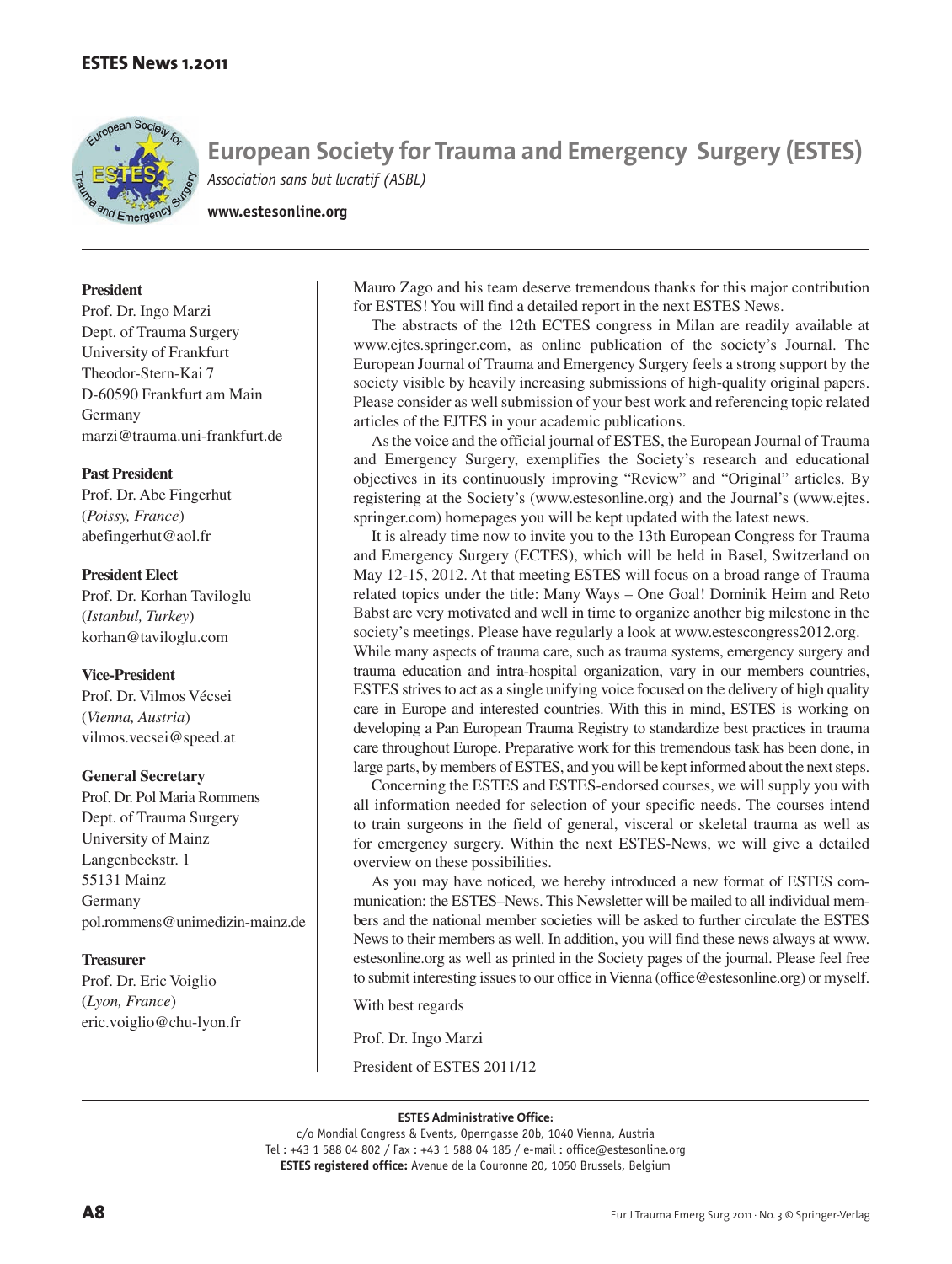

**www.estesonline.org**

# **ESTES Board of Directors since May 1, 2011**

**ESTES Executive Board 2011 – 2012: President Frankfurt, Germany**) **– Frankfurt, Germany**) **– Frankfurt, Germany**) **Past President** – Abe Fingerhut (Poissy, France) **President Elect** – Korhan Taviloglu (Istanbul, Turkey) **Vice-President** – Vilmos Vécsei (Vienna, Austria) **General Secretary** – Pol Maria Rommens (Mainz, Germany) **Treasurer** – Eric Voiglio (Lyon, France) **Editor-in-Chief (EJTES): Editor-in-chief (EJTES)** – Ingo Marzi (Frankfurt, Germany) **ESTES Section Chairs & Vice-chairs 2011 - 2012: Disaster & Military Surgery** – **Chair:** Sten Lennquist (Söderköping, Sweden) **Vice-chair:** Fernando Turégano (Madrid, Spain) **Education** – **Chair:** Boris Hreckovski (Slavonski Brod, Croatia) **Vice-chair:** Miriam Rüsseler (Frankfurt, Germany) **Emergency Surgery** – **Chair:** Hakan Yanar (Istanbul, Turkey) **Vice-chair:** Hayato Kurihara (Milan, Italy) **Skeletal Trauma & Sports Medicine** – **Chair:** Hans-Jörg Oestern (Celle, Germany) **Vice-chair**: Dominik Heim (Frutigen, Switzerland) **Visceral Trauma** – **Chair:** Luke Leenen (Utrecht, The Netherlands) **Vice-chair:** Pantelis Vassiliu (Haidari, Greece) **ESTES Institutional Member Delegates: ATLS** – Pedro Moniz Pereira (*Lisbon, Portugal*) **Austrian Trauma Society** – Richard Kdolsky (*Vienna, Austria*) **Belgian Trauma Society** – Stefaan Nijs (*Leuven, Belgium*) **Croatia Pannonian Urgent Medicine Association** – Boris Hreckovski (*Slavonski Brod, Croatia*) **Croatian Trauma Society** – Zelimir Korac (*Karlovac, Croatia*)

- **Czech Trauma Society** Peter Wendsche (*Zidlochovice, Czech Republic*)
- **Danish Orthopedic Trauma Society**  Henrik Grønborg (*Copenhagen, Denmark*)
- **Dutch Trauma Society**  Roelf Breederveld (*Beverwijk, The Netherlands*)
- **Finnish Trauma Society** Mikko Kirjavainen (*Helsinki, Finland*)
- **French Emergency Surgery Society** Francois Pons (*Clamart, France*)

# **ESTES Administrative Office:**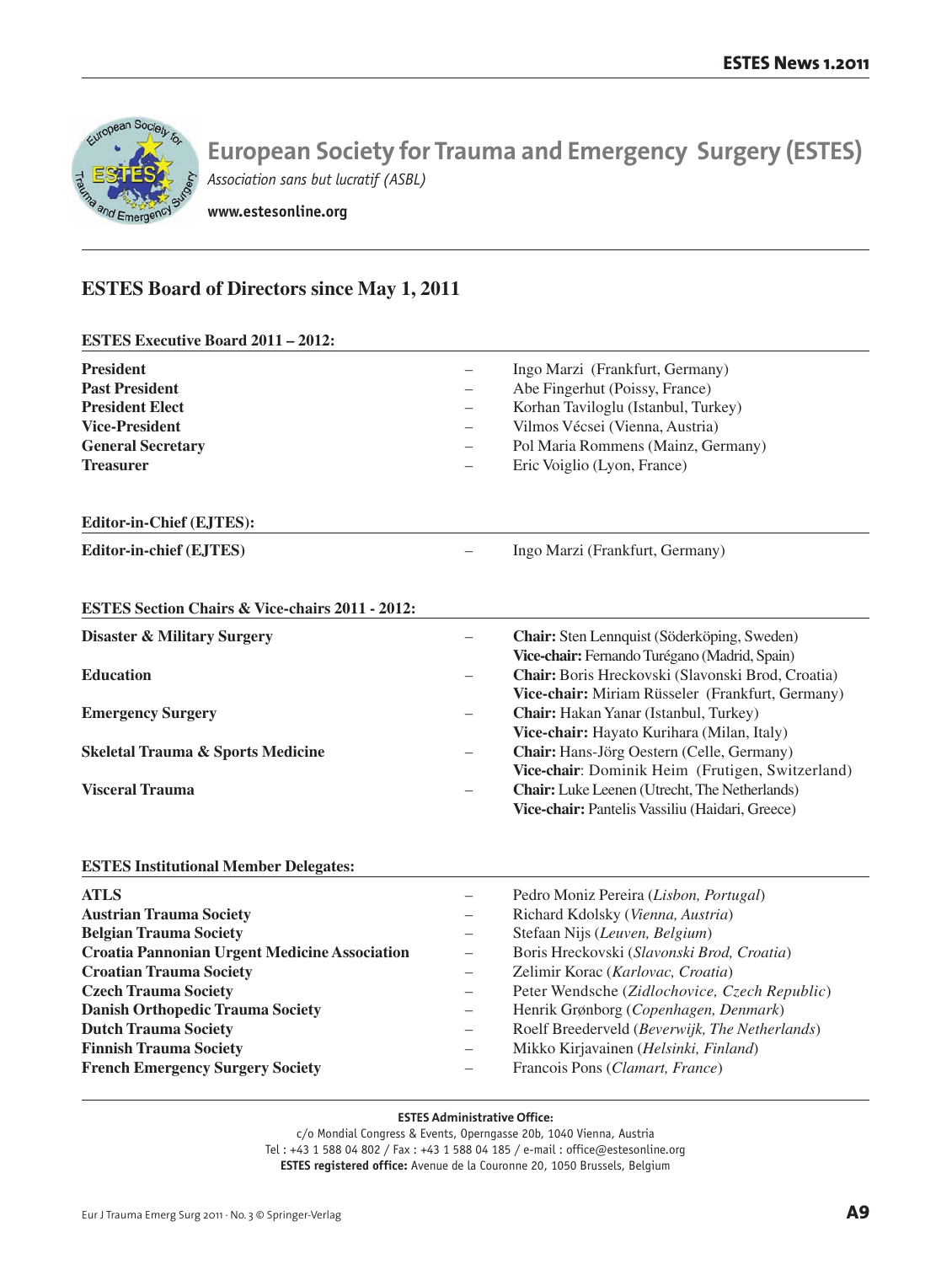

**www.estesonline.org**

| <b>German Trauma Society</b>                               | —                        | Hartmut Siebert (Schwäbisch Hall, Germany)      |
|------------------------------------------------------------|--------------------------|-------------------------------------------------|
| <b>Hellenic Society for Trauma &amp; Emergency Surgery</b> | —                        | Spiros Stergiopoulos (Athens, Greece)           |
| <b>Hungarian Trauma Society</b>                            | -                        | Endre Varga (Szeged, Hungary)                   |
| <b>Italian TES (SICUT)</b>                                 |                          | Antonio Cennamo (Naples, Italy)                 |
| Portuguese (Lusitanian) Association of Trauma &            |                          |                                                 |
| <b>Emergency Surgery</b>                                   |                          | Luis Filipe Pinheiro ( <i>Viseu, Portugal</i> ) |
| <b>Romanian TES (SRCUT)</b>                                |                          | Mircea Beuran (Bucharest, Romania)              |
| <b>Serbian Trauma Society</b>                              | $\overline{\phantom{0}}$ | Milorad B. Mitkovic (Nis, Serbia)               |
| <b>Slovakian Trauma Society</b>                            | —                        | Peter Simko (Bratislava, Slovakia)              |
| <b>Slovenian Association of surgeons (SAS)</b>             | —                        | Radko Komadina (Celje, Slovenia)                |
| <b>Slovenian Society of Trauma Surgeons</b>                | $\overline{\phantom{0}}$ | Vladimir Senekovic (Ljubljana, Slovenia)        |
| <b>Spanish Surgeons Association-SSA</b>                    | —                        | Isidro Martínez (Barcelona, Spain)              |
| <b>Swedish Trauma Association</b>                          | $\overline{\phantom{0}}$ | Fawzi al-Ayoubi (Linköping, Sweden)             |
| <b>Swiss Society of Trauma &amp;</b>                       |                          |                                                 |
| <b>Emergency Surgery (SGAUC)</b>                           | -                        | Reto Babst (Luzern, Switzerland)                |
| <b>Swiss Trauma Society (SGTV)</b>                         | -                        | Dominik Heim K( <i>Frutigen, Switzerland</i> )  |
| Turkish Association for Trauma & Emergency Surgery         | $\qquad \qquad -$        | Hakan Yanar ( <i>Istanbul</i> , <i>Turkey</i> ) |
| <b>Turkish Society of Orthopaedics &amp; Traumatology</b>  |                          | Güvenir Okçu (Manisa, Turkey)                   |

**ESTES Administrative Office:**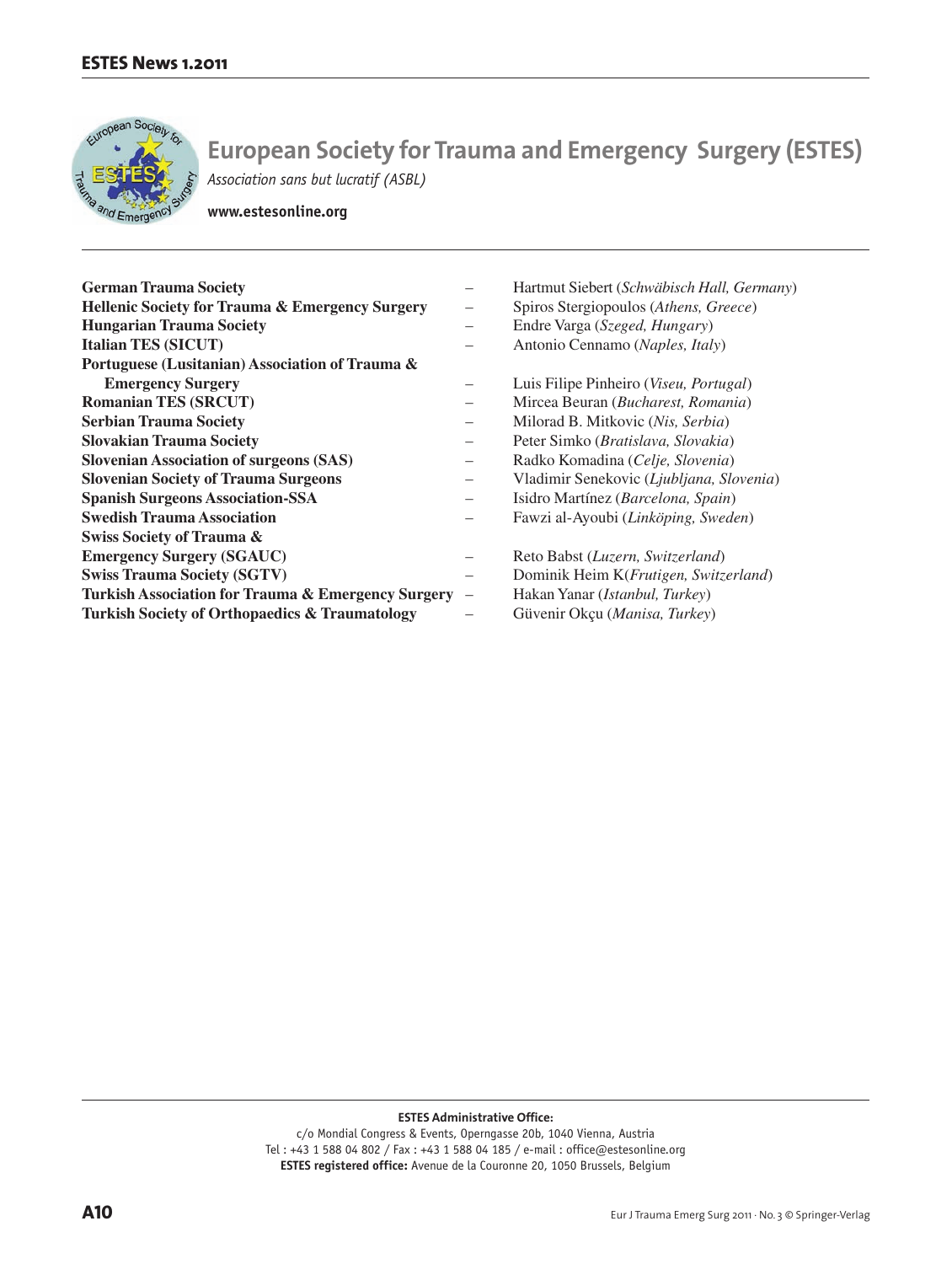

**www.estesonline.org**

# **Announcements**

The **Ralf Loddenkemper Foundation** three yearly awards a prize for **prospective multicenter studies** as well as for **experimental basic research in the field of paediatric traumatology.** The prize money amounts a maximum of 150,000 Swiss francs. The studies should focus on one of the following basic topics of paediatric traumatology:

- Paediatric polytrauma (Diagnostics, therapy of posttraumatic syndrome)
- Posttraumatic behaviour of the growing locomotor system (Bone and soft tissues)
- Prevention of posttraumatic complications

The following conditions apply:

- The studies can be submitted in German or English language
- Theoretical and clinical (published) pilot studies are desirable but not a precondition
- Approval of the local ethical committee
- Clinical studies must have a multicenter-prospective design. Published pilot studies can be retrospective
- A detailed budget and business plan needs to be submitted with the research protocol
- The board of foundation decides whether the full prize money or only a part of it is assigned
- The awarded full sum is paid in parts according to the fulfilment of defined study milestones
- In case of failure of timely submission of progress reports, the remaining sum forfeits.

The study protocols (5 copies) need to be submitted until December 31st 2011 latest for the period of 2012 to 2015 to Prof Dr. med. Carol Claudius Hasler, head of the jury:

Prof. Dr. med. Carol Claudius Hasler, Head Orthopaedic Department, University Children's Hospital Basel, Spitalstrasse 33, CH-4031 Basel



# **Visceral & Gastrointestinal Trauma Workshop**

# September 26–27, 2011

The symposium provides an ideal mix of the traditional standard-of-care principles with cutting edge and forward-moving practices. It explores issues related to resuscitation and surgical technique. The workshop runs theory in the morning sessions and "hands-on" sessions in the afternoon. It provides in-depth and cutting-edge information in the field of visceral injuries.

**Course director:** Prof. Dr. S. Uranues

**Course language:** German and English (no simultaneous translation) **Course location:** Department of Surgery, Auenbruggerplatz 29, 8036 Graz, Austria **Registration fee:** € 850.-, for members of ESTES, EAES and IATSIC € 775.- **Registration:** e-mail: Mrs. Irmgard Praßl i.prassl@medunigraz.at, Fax: +43 (0) 316 385 16845 **Information:** www.surgicalresearch.at

# **ESTES Administrative Office:**